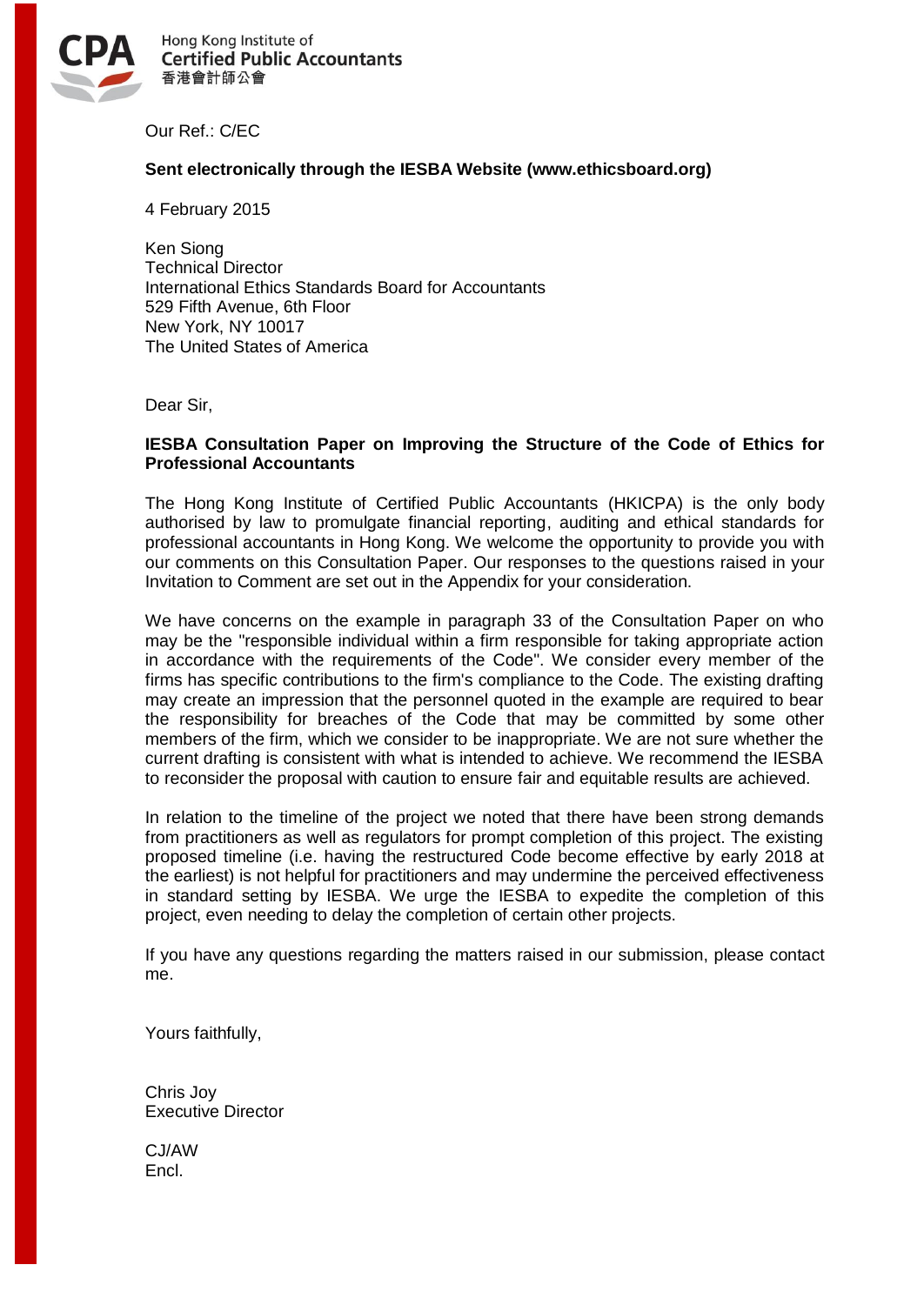

# **Hong Kong Institute of CPAs**

**[Comment on IFAC's International Ethics Standards Board for Accountants](http://www.hkicpa.org.hk/file/media/section6_standards/standards/FinancialReporting/ed-pdf-2012/i2c_improv1113.pdf)  [\(IESBA\) Consultation Paper on Improving the Structure of the](http://www.hkicpa.org.hk/file/media/section6_standards/standards/FinancialReporting/ed-pdf-2012/i2c_improv1113.pdf) Code of Ethics for [Professional Accountants](http://www.hkicpa.org.hk/file/media/section6_standards/standards/FinancialReporting/ed-pdf-2012/i2c_improv1113.pdf)**

**Question 1**

**Do you believe that the approach outlined in this Consultation Paper, as reflected in the Illustrative Examples, would be likely to achieve IESBA's objective of making the Code more understandable?**

**If not, why not and what other approaches might be taken?**

**Question 2**

**Do you believe that the approach outlined in this Consultation Paper, as reflected in the Illustrative Examples would be likely to make the Code more capable of being adopted into laws and regulations, effectively implemented and consistently applied? If not, why not and what other approaches might be taken?**

We believe the approach outlined in this Consultation Paper, as reflected in the Illustrative Examples, would make the Code more understandable, and hence facilitate effective implementation and consistent application. In particular, we consider the proposed restructuring the Code into three separate components of (i) purposes, (ii) requirements, and (iii) application and other explanatory material, which is a similar structure as the International Standards on Auditing, would make the content more comprehensible.

Moreover, we welcome the IESBA's reiteration in its Consultation Paper on the importance of the conceptual framework approach which addresses threats to compliance with the fundamental principles rather than simply complying with rules. We note that it is not possible to define in the Code every situation that creates threats to independence and to specify the appropriate action. We continue to believe the threats-and-safeguard approach, with specific prohibitions for appropriate circumstances, provide valuable guidance and guide appropriate behavior by practitioners.

Please refer to our responses to the other questions for specific comments on different aspects of the Consultation Paper.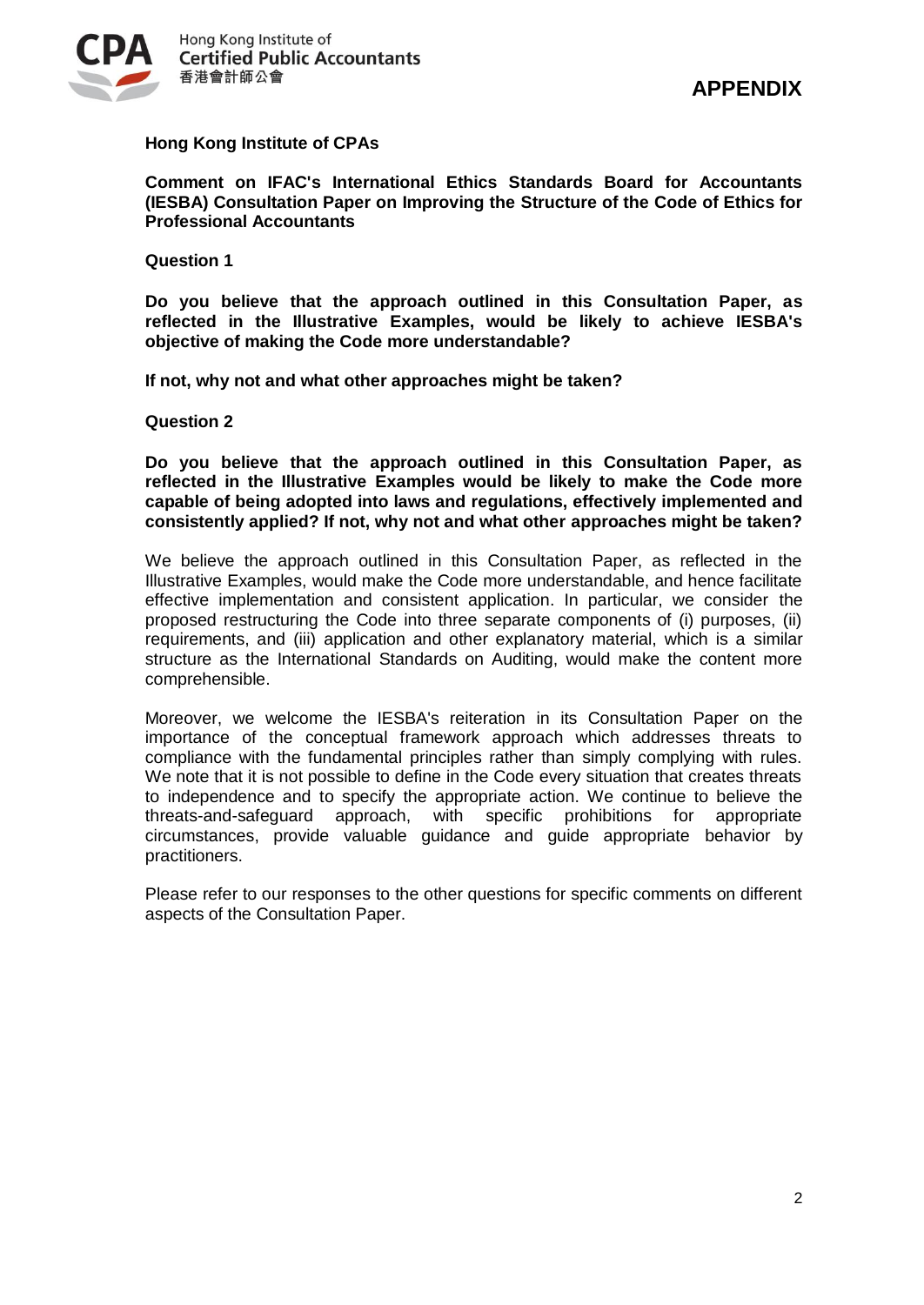

## **Question 3**

## **Do you have any comments on the suggestions as to the numbering and ordering of the content of the Code (including reversing the order of extant Part B and Part C), as set out in paragraph 20 of the Consultation Paper?**

We consider the proposed numbering and ordering of the Code facilitates easier navigation around the Code. We also consider grouping the material related to professional accountants in public practice with those related to independence at the end help the practitioners understand their responsibilities and requirements more completely and holistically.

We consider it is important to ensure the new numbering system is flexible enough to facilitate insertion of additional materials on emerging issues. We recommend the IESBA to fine-tune its proposed numbering system as the numberings in Part III and the 440 series (i.e. the section on independence requirements to provide nonassurance service for audit and review clients) have already been substantially utilized.

#### **Question 4**

**Do you believe that issuing the provisions in the Code as separate standards or rebranding the Code, for example as International Standards on Ethics, would achieve benefits such as improving the visibility or enforceability of the Code?**

We consider it is important to ensure practitioners fully aware of the authority of the Code as requirements but not merely non-mandatory guidance or recommended practice. Accordingly, we support the IESBA's proposal to rebrand the Code as International Standards on Ethics as it helps to enhance perceived importance on the Code by users and also the general public.

We consider issuing the provisions in the Code as separate modules would facilitate ongoing maintenance of the standard and would improve visibility and enforceability of requirements. When doing so the IESBA should ensure the linkages between the individual modules and the general principles/conceptual framework of the Code are maintained.

#### **Question 5**

## **Do you believe that the suggestions as to use of language, as reflected in the Illustrative Examples, are helpful? If not, why not?**

We consider the suggestions on the use of language, as reflected in the Illustrative Examples, enhance the readability and clarity of the Code. In particular, the use of word "shall" in place of "should" makes the requirements more visible where the use of simpler and shorter sentences enhance readability and the ease for translation.

For the terms that have specific meanings which a user may not expect unless they have a comprehensive knowledge of the Code (for example: "audit" includes "review engagements") as highlighted in paragraph 24 of the Consultation Paper, we noted that the IESBA for addressing the issue is considering either (i) to include a link to terms that are described in greater detail within the Code, instead of in the definitions section; or (ii) to create a new section only for review engagements that would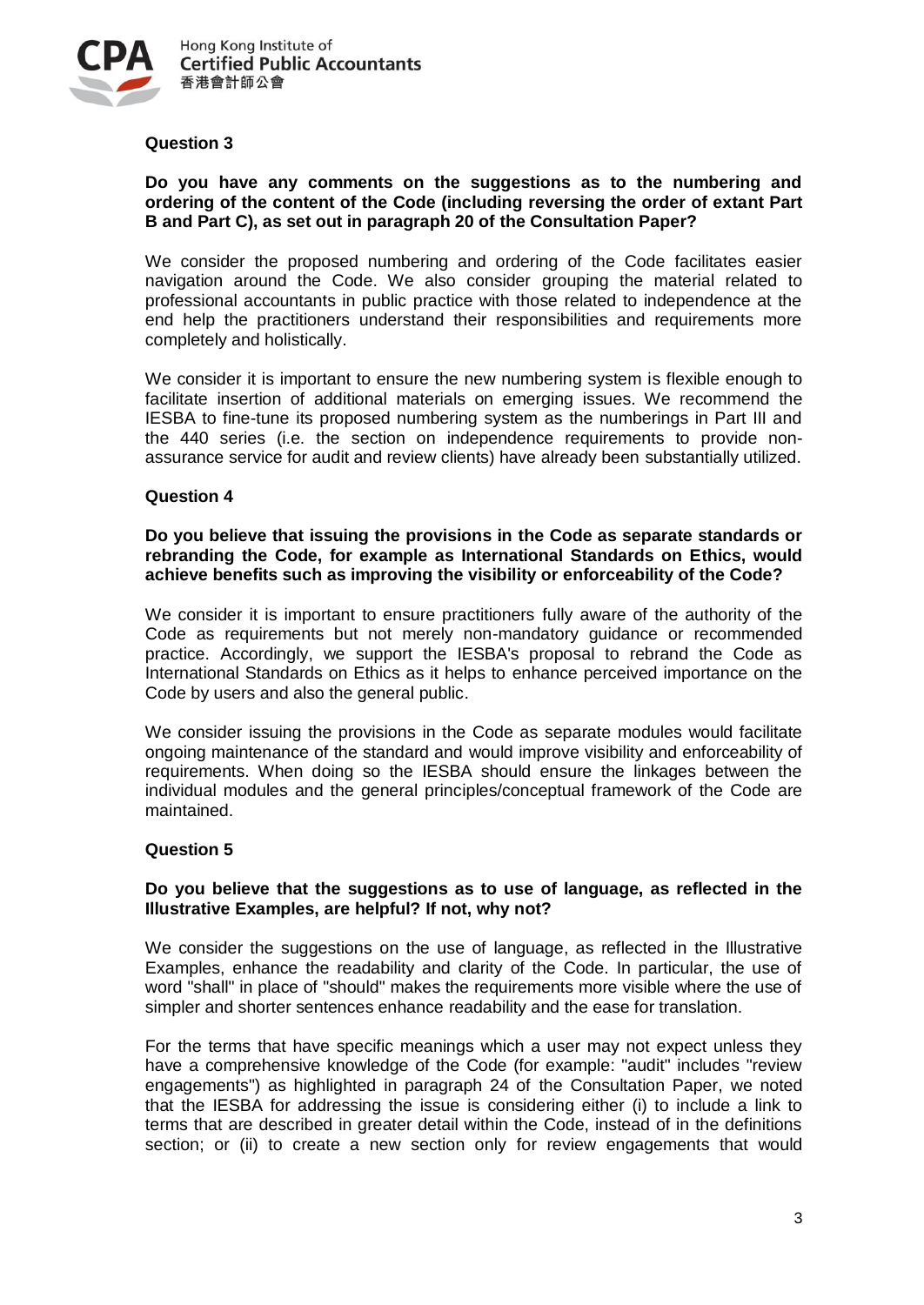

duplicate the independence section for audit. We consider the second approach will make the Code significantly longer for little benefit and hence reduce readability. We consider using the term "audit and review engagement" for requirements that are both applicable to those two types of engagement not cumbersome and enhance clarity of requirements.

## **Question 6**

**Do you consider it is necessary to clarify responsibility in the Code? If so, do you consider that the illustrative approach to responsibility is an appropriate means to enhance the usability and enforceability of the Code? If not, what other approach would you recommend?**

## **Question 7:**

## **Do you find the examples of responsible individuals illustrated in paragraph 33 useful?**

We consider it is reasonable to require firms to have systems in place to ensure clear understanding on the responsibilities by individual members of the firm. Such requirement enhances enforceability of the Code.

We however have concerns on the example in paragraph 33 of the Consultation Paper on who may be the "responsible individual within a firm responsible for taking appropriate action in accordance with the requirements of the Code". The paragraph highlighted that such responsible individuals may include: the engagement partner; senior individuals responsible for ethics or independence matters for the firm; any other individual within the firm identified as a responsible individual in relation to a particular matter. We consider every member of the firms has his specific contributions to the firm's compliance to the Code. The drafting of the paragraph creates an impression that the personnel quoted in the example are required to bear the responsibility for breaches of the Code that may be committed by some other members of the firm, which we consider to be inappropriate. Although the quoted personnel may be involved in the design and/or operation of the compliance infrastructure of the firm, they should not be held accountable for the breaches as long as they have put in reasonable initiatives and efforts for discharging their duties. We are not sure whether the current drafting of the paragraph is consistent with what is intended to achieve.

We appreciate the IESBA's effort to clarify responsibility to compliance of the Code so as to enhance usability and enforceability of the Code, we however recommend the IESBA to develop the proposal with caution to ensure fair and equitable results are achieved.